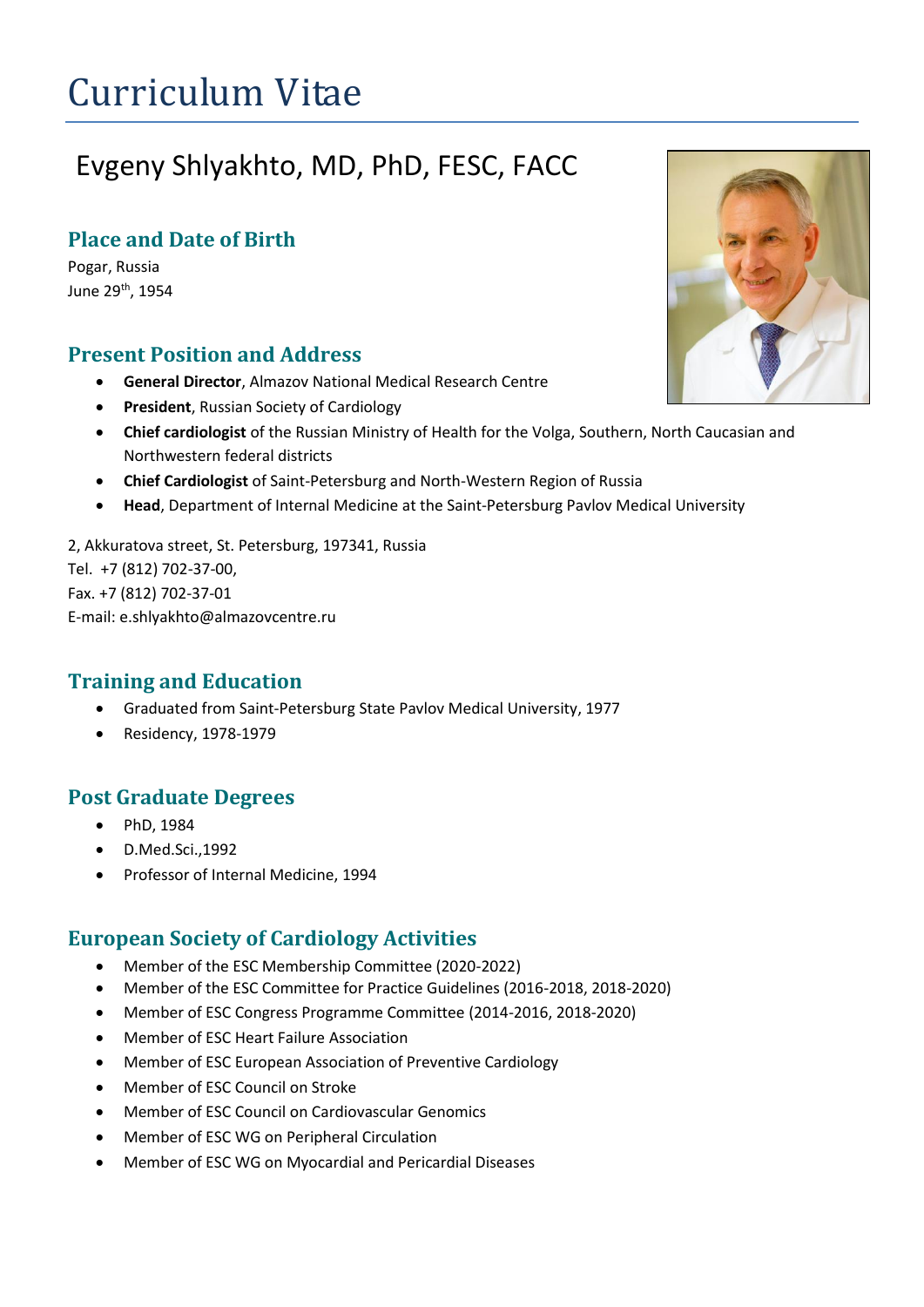### **Other International Scientific Committee Participation**

- International Task Force for Prevention of Cardiometabolic Diseases, Board Member
- The R3i International Steering Committee, Board of Trustees Member
- Regional Cardiovascular EMEAC Advisory Board, Advisor

#### **Editorial Boards**

- *European Heart Journal,* International Editorial Board Member
- *European Heart Journal Supplements – the Heart of the Matter,* Senior Consulting Editor
- Russian Journal of Cardiology, Editor-in-Chief
- Translational Medicine, Editor-in-Chief (Russia)
- Arrhythmology Bulletin, Co-Editor-in-chief (Russia)
- Journal of Heart Failure, Editorial Board member (Russia)
- Heart, Editorial Board member (Russia)
- Peripheral and Microcirculation, Editorial Board member (Russia)

### **Fellowships / Honours**

- European Society of Cardiology (Fellow)
- American College of Cardiology (Fellow)
- Academician of the Russian Academy of Science, 2011

#### **Publications**

- 1079 publications
- H-index (Scopus) 29

#### **Major Recent Publications**

- 1. ASSOCIATION OF MYOCARDIAL AND SERUM MIRNA EXPRESSION PATTERNS WITH THE PRESENCE AND EXTENT OF CORONARY ARTERY DISEASE: A CROSS-SECTIONAL STUDY. Polyakova E.A., Zaraiskii M.I., Baranova E.I., Galagudza M.M., Shlyakhto E.V., Mikhaylov E.N. International Journal of Cardiology. 2021. Т. 322. С. 9-15.
- 2. 2020 ESC GUIDELINES FOR THE MANAGEMENT OF ACUTE CORONARY SYNDROMES IN PATIENTS PRESENTING WITHOUT PERSISTENT ST-SEGMENT ELEVATION. Collet J.-P., Thiele H., Barbato E., Bauersachs J., Dendale P., Edvardsen T., Gale C.P., Jobs A., Lambrinou E., Mehilli J., Merkely B., Roffi M., Sibbing D., Kastrati A., Mamas M.A., Aboyans V., Angiolillo D.J., Bueno H., Bugiardini R., Byrne R.A. et al. European Heart Journal. 2021. Т. 42. № 14. С. 1289-1367.
- 3. ERRATUM: 2020 ESC GUIDELINES FOR THE DIAGNOSIS AND MANAGEMENT OF ATRIAL FIBRILLATION DEVELOPED IN COLLABORATION WITH THE EUROPEAN ASSOCIATION OF CARDIO-THORACIC SURGERY (EACTS) (EUR HEART J (2021) 42 (373-498) DOI: 10.1093/EURHEARTJ/EHAA612). Hindricks G., Potpara T., Dagres N., Bax J.J., Boriani G., Dan G.-A., Fauchier L., Kalman J.M., Lane D.A., Lettino M., Pinto F.J., Thomas G.N., Valgimigli M., Van Putte B.P., Kirchhof P., Kühne M., Aboyans V., Ahlsson A., Balsam P., Bauersachs J. et al. European Heart Journal. 2021. Т. 42. № 5. С. 546-547.
- 4. 2020 ESC GUIDELINES FOR THE MANAGEMENT OF ADULT CONGENITAL HEART DISEASE. Baumgartner H., Babu-Narayan S.V., Budts W., Chessa M., Diller G.-P., Lung B., Kluin J., Lang I.M., Meijboom F., Moons P., Mulder B.J.M., Oechslin E., Roos-Hesselink J.W., Schwerzmann M., Sondergaard L., Zeppenfeld K., Ernst S., Ladouceur M., Aboyans V., Alexander D. et al. European Heart Journal. 2021. Т. 42. № 6. С. 563-645.
- 5. CLINICAL DECISION SUPPORT SYSTEM FOR LIPID METABOLISM DISORDERS: RELEVANCE AND POTENTIAL. Alieva A.S., Pavlyuk E.I., Alborova E.M., Zvartau N.E., Konradi A.O., Katapano A.L., Shlyakhto E.V. Russian Journal of Cardiology. 2021;26(6):4539. (In Russ.)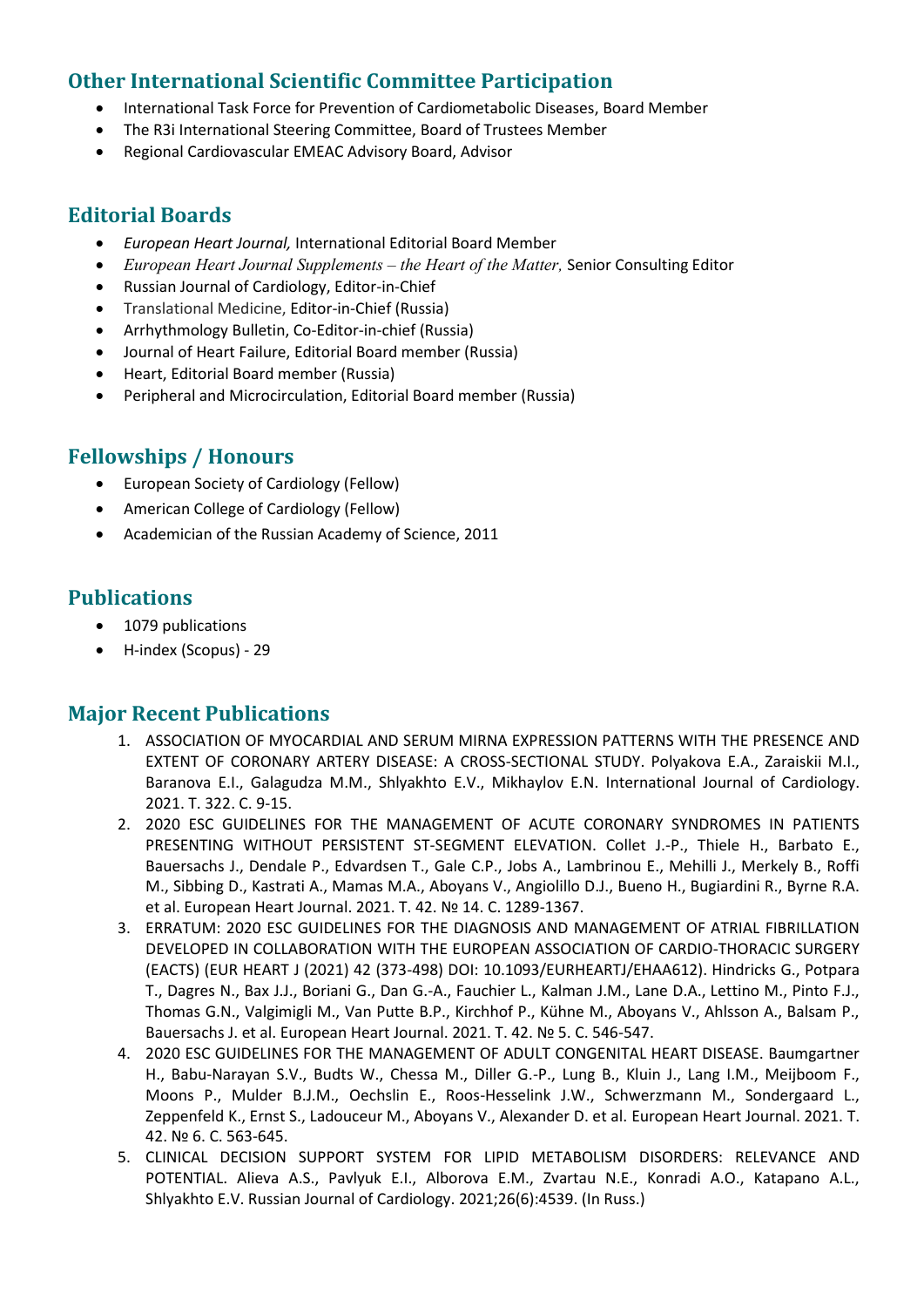- 6. IMPACT OF OBESITY ON ECHOCARDIOGRAPHIC PARAMETERS AND N-TERMINAL PRO-BRAIN NATRIURETIC PEPTIDE LEVELS IN PATIENTS WITH HEART FAILURE WITH MID-RANGE EJECTION FRACTION: UNANSWERED QUESTIONS. Lyasnikova E.A., Kuular A.A., Pavlovskaya A.V., Vlasenko A.N., Kozlenok A.V., Babenko A.Yu., Sitnikova M.Yu., Shlyakhto E.V. Russian Journal of Cardiology. 2021;26(6):4462. (In Russ.)
- 7. IMPLEMENTED MODELS AND PERSPECTIVES OF MANAGING LIPID METABOLISM DISORDERS. CONCEPT OF RARE LIPID DISEASE CENTERS. Alieva A.S., Reutova O.V., Pavlyuk E.I., Duplyakov D.V., Khripun A.V., Efimova I.P., Guryanova Yu.A., Timoshchenko E.S., Nekrasov A.A., Namitokov A.M., Zafiraki V.K., Kosmacheva E.D., Korneva V.A., Vezikova N.N., Skopets I.S., Zvartau N.E., Shlyakhto E.V. Russian Journal of Cardiology. 2021;26(6):4538.
- 8. MOLECULAR MECHANISMS OF LEFT ATRIAL FIBROSIS DEVELOPMENT IN PATIENTS WITH ATRIAL FIBRILLATION AND METABOLIC SYNDROME: WHAT BIOMARKERS SHOULD BE USED IN CLINICAL PRACTICE? Ionin V.A., Zaslavskaya E.L., Barashkova E.I., Pavlova V.A., Borisov G.I., Averchenko K.A., Morozov A.N., Baranova E.I., Schlyachto E.V. Russian Journal of Cardiology. 2021;26(7):4579.
- 9. 2020 ESC GUIDELINES FOR THE MANAGEMENT OF ADULT CONGENITAL HEART DISEASE: THE TASK FORCE FOR THE MANAGEMENT OF ADULT CONGENITAL HEART DISEASE OF THE EUROPEAN SOCIETY OF CARDIOLOGY (ESC). ENDORSED BY: ASSOCIATION FOR EUROPEAN PAEDIATRIC AND CONGENITAL CARDIOLOGY (AEPC), INTERNATIONAL SOCIETY FOR ADULT CONGENITAL HEART DISEASE (ISACHD). Baumgartner H., De Backer J., Babu-Narayan S.V., Budts W., Chessa M., Diller G.-P., Iung B., Kluin J., Lang I.M., Meijboom F., Moons P., Mulder B.J.M., Oechslin E., Roos-Hesselink J.W., Schwerzmann M., Sondergaard L., Zeppenfeld K., Ernst S., Ladouceur M., Aboyans V. et al. Revista Espanola de Cardiologia. 2021. Т. 74. № 5. С. 436.e1-436.e79.
- 10. 2019 ESC GUIDELINES FOR THE DIAGNOSIS AND MANAGEMENT OF ACUTE PULMONARY EMBOLISM DEVELOPED IN COLLABORATION WITH THE EUROPEAN RESPIRATORY SOCIETY (ERS). Konstantinides S.V., Meyer G., Becattini C., Bueno H., Geersing G.Ja., Harjola V.P., Huisman M.V., Humbert M., Jennings C.S., Jiménez D., Kucher N., Lang I.M., Lankeit M., Lorusso R., Mazzolai L., Meneveau N., Ní Áinle F., Prandoni P., Pruszczyk P., Righini M. et al. European Heart Journal. 2020. Т. 41. № 4. С. 543- 603.
- 11. 2019 ESC GUIDELINES FOR THE DIAGNOSIS AND MANAGEMENT OF ACUTE PULMONARY EMBOLISM DEVELOPED IN COLLABORATION WITH THE EUROPEAN RESPIRATORY SOCIETY (ERS). Konstantinides S.V., Meyer G., Bueno H., Subias P.E., Galié N., Ageno W., Andreotti F., Barbato E., De Carlo M., Piepoli M.F., Salvi A., Lettino M., Petronio A.S., Gibbs J.S.R., Baumbach A., Gopalan D., Jenkins D., Lee G., Price S., Baigent C. et al. European Heart Journal. 2020. Т. 41. № 4. С. 543-603.
- 12. RATIONALE AND DESIGN OF MULTICENTER PROSPECTIVE OBSERVATIONAL STUDY OF TYPES, GRAde, VariabilITY, ASSOCIATIONS AND PROGNOSIS OF ORTHOSTATIC RESONSES IN HEART FAILURE (GRAVITY-HF). Shlyakhto E.V., Villevalde S.V., Soloveva A.E., Zvartau N.E., Sitnikova M.Yu., Fedorova D.N., Vinogradova N.G., Fomin I.V. Russian Journal of Cardiology. 2020;25(1):3662. (In Russ.)
- 13. IMPLEMENTED MODELSAND ELEMENTS FOR HEART FAILURE CARE IN THE REGIONS OF THE RUSSIAN FEDERATION: PROSPECTS FOR TRANSFORMATION INTO REGIONAL CARDIOVASCULAR RISK MANAGEMENT SYSTEMS. Shlyakhto E.V., Zvartau N.E., Villevalde S.V., Yakovlev A.N., Soloveva A.E., Avdonina N.G., Medvedeva E.A., Endubaeva G.V., Karlina V.A., Solovev A.E., Fedorenko A.A., Zaitsev V.V., Panarina S.A., Erastov A.M., Vinogradova N.G., Fomin I.V., Rogozina N.P., Shlosberg Zh.A., Moiseeva O.M., Sitnikova M.Yu. Russian Journal of Cardiology. 2020;25(4):3792.
- 14. HEREDITARY SYSTEMATIC TRANSTHYRETIN AMYLOIDOSIS: A CLINICAL CASE AND AN OPINION ON THE PROBLEM. Draganova A.S., Soboleva A.V., Ertman A.E., Galanskaya T.A., Nikolaychuk E.I., Ryzhkova D.V., Polyakova E.A., Shlyakhto E.V. Russian Journal of Cardiology. 2019;(6):136-142. (In Russ.)
- 15. GENDERED INNOVATIONS IN THE STUDY OF CARDIOVASCULAR DISEASES. Shlyakhto E. Advances in Experimental Medicine and Biology. 2018. Т. 1065. С. 655-675.

#### **Major Research Interest**

- Management of theoretical and practical issues of organizing the delivery of specialized and hightech medical care
- Research in the field of translational medicine, molecular diagnostics, diagnostic tools for personalization of therapy